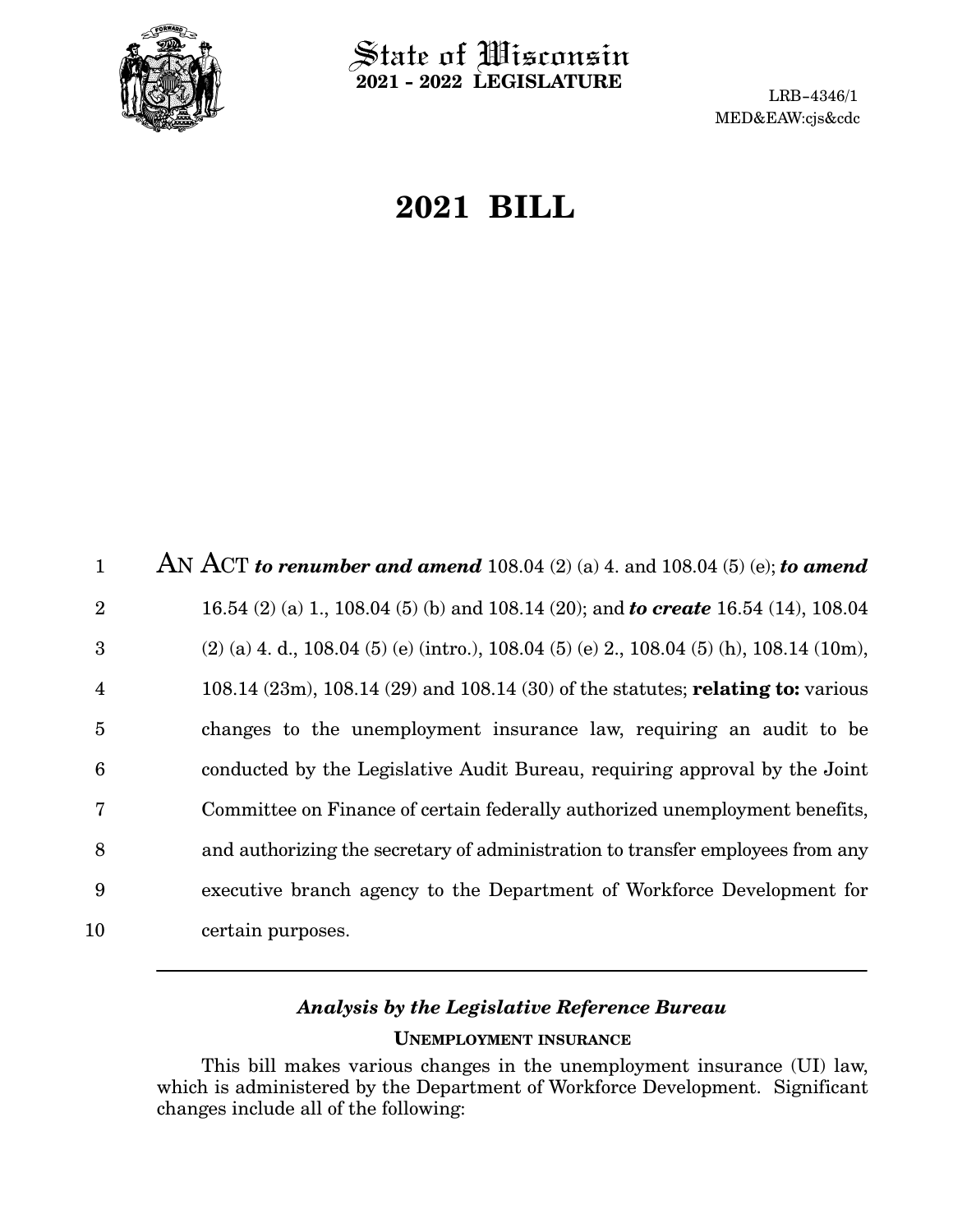# *Misconduct*

Currently, if an employee is discharged for misconduct connected with his or her employment, the employee is ineligible to receive benefits until certain requalification criteria are satisfied. In addition, all wages earned with the employer that discharges the employee are excluded in determining the amount of any future benefits to which the employee is entitled. Current law provides a general definition of misconduct and also specifies a number of specific actions that constitute misconduct. This bill does all of the following with respect to what is considered misconduct:

1. Current law specifically provides that misconduct includes theft of an employer's property or services with intent to deprive the employer of the property or services permanently, theft of currency of any value, felonious conduct connected with an employee's employment with his or her employer, or intentional or negligent conduct by an employee that causes substantial damage to his or her employer's property. This bill:

a. Deletes the requirement that the employee have the intent to deprive the employer of the property or services permanently.

b. Provides that intentional or negligent conduct by an employee that causes the destruction of an employer's records is also considered misconduct.

c. Adds unauthorized possession of an employer's property, theft or unauthorized distribution of an employer's confidential or proprietary information, and use of an employer's credit card or other financial instrument for an unauthorized or nonbusiness purpose without prior approval from the employer to the list of what is considered misconduct.

2. Current law specifically provides that misconduct includes absenteeism by an employee on more than two occasions within the 120-day period before the date of the employee's termination, unless otherwise specified by his or her employer in an employment manual of which the employee has acknowledged receipt with his or her signature, or excessive tardiness by an employee in violation of a policy of the employer that has been communicated to the employee, if the employee does not provide to his or her employer both notice and one or more valid reasons for the absenteeism or tardiness.

This bill instead provides that misconduct includes both of the following: 1) a violation of an employer's reasonable policy that covers employee absenteeism, tardiness, or both and that results in an employee's termination, if that termination is in accordance with that policy and the policy is specified by the employer in an employment manual of which the employee has acknowledged receipt with his or her signature; and 2) if an employer does not have a policy covering absenteeism that meets the criteria just described, absenteeism on more than two occasions within the 120-day period preceding an employee's termination, if the employee does not provide to the employer both notice and one or more valid reasons for the absenteeism.

3. The bill specifically provides that misconduct includes a violation by an employee of an employer's reasonable employment policy that covers the use of social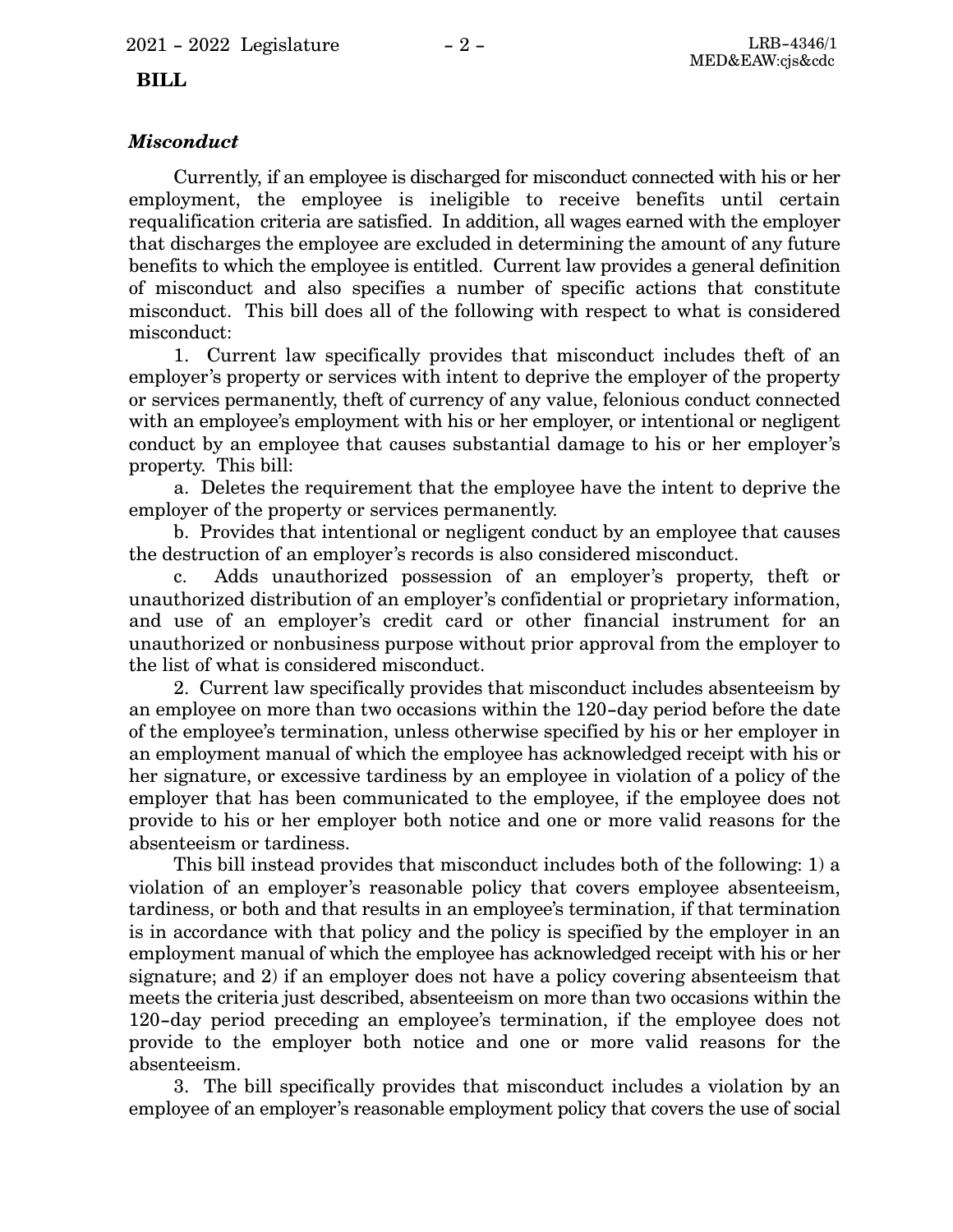media specified by the employer in an employment manual of which the employee has acknowledged receipt with his or her signature.

# *General qualifying requirements*

Under current law, a claimant for UI benefits is generally required to 1) register for work, 2) be able to work and available for work, and 3) conduct a work search for each week in order to remain eligible. A claimant is required to conduct at least four work search actions each week, and DWD may require, by rule, that an individual conduct more than four work search actions per week. Finally, if a claimant is claiming benefits for a week other than an initial week, the claimant must provide information or job application materials that are requested by DWD and participate in a public employment office workshop or training program or in similar reemployment services required by DWD.

This bill does the following:

1. Requires a claimant who resides outside this state and who is claiming benefits for a week other than an initial week to register with his or her local job center website or labor market exchange and requires DWD to verify that each such claimant has complied with that requirement.

2. Requires DWD to conduct random audits for at least 50 percent of all work search actions reported to have been performed by claimants. Current law requires random audits of work search actions, but does not require a specific number or level of audits.

### *Identity proofing*

The bill requires DWD to implement identity proofing measures for UI claimants who are engaging in benefit-related transactions with DWD that: 1) require a claimant to verify his or her identity prior to filing an initial claim for benefits and when engaging in other transactions with DWD, and 2) achieve the IAL2 and AAL2 standards adopted in the National Institute of Standards and Technology's Digital Identity Guidelines.

### *Education and informational materials*

Current law requires DWD to compile and provide to employers certain information about how the UI system works, including a handbook on the UI system for employers and information concerning the financing of the UI system to be published on DWD's website. This bill requires DWD to also provide certain training materials for employers and claimants on the UI system. The bill requires DWD to publish prerecorded training videos on its website and also to provide quarterly, free, live training seminars for employing units.

#### *Assistance call center*

This bill requires DWD to operate a call center to assist claimants for UI benefits or similar federal payments. Under the bill, if the volume of calls has increased by 300 percent or more over the same week during the previous year or if there is a declared statewide emergency that causes or relates to an increase in UI claims, DWD is required to increase the hours for the call center to include evening hours after 5 p.m. and weekend hours.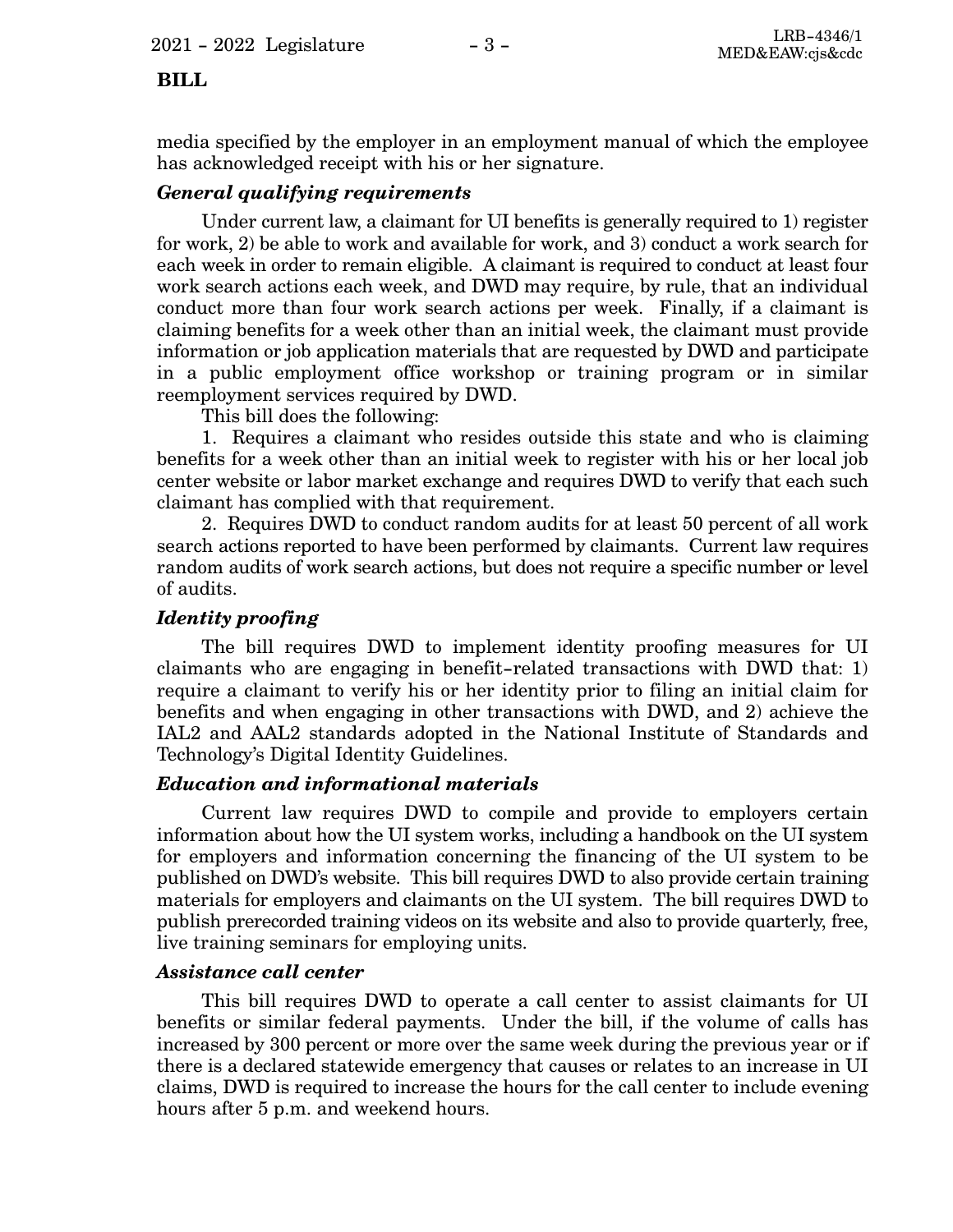### *Database comparisons*

This bill requires DWD to perform a comparison of state and national databases that track death records, employment records, and prison records against recipients of UI benefits for the purposes of detecting fraud or erroneous payments. The bill requires DWD to perform the comparison on at least a weekly basis. The bill provides that DWD may also make such comparisons with other databases.

#### **OTHER CHANGES**

## *UI benefit augmentations subject to review by Joint Committee on Finance*

This bill provides that whenever any UI benefit augmentation is provided for through an act of congress or by executive action of the president of the United States, the cochairpersons of the Joint Committee on Finance must be notified, in writing, of the proposed benefit augmentation. The bill defines "benefit augmentation" to mean any action whereby the governor or any other state agency or official would encumber or expend moneys received from, or accept reimbursement from, the federal government or whereby the governor or any other state agency or official would enter into any contract or agreement with the federal government or any federal agency to 1) increase the weekly UI benefit rate payable to claimants above what is provided under state law, or 2) increase the total amount of UI benefits to which a claimant is entitled above what is provided under state law. Under the bill, such a benefit augmentation is subject to a 14-day passive review by the Joint Committee on Finance.

In addition, the bill provides that no benefit augmentation may be effectuated unless it is subject to termination or cancellation by the Joint Committee on Finance.

### *Worker's compensation; misconduct*

Currently, under the worker's compensation law, an employer is not liable for temporary disability benefits during an employee's healing period if the employee is suspended or terminated from employment due to misconduct, as defined under the UI law. Under the bill, the changes to the UI law's definition of misconduct described above apply under the worker's compensation law as well.

### *Audit of UI fraud detection and prevention efforts*

This bill requires the Legislative Audit Bureau to conduct an audit of DWD's efforts to detect and prevent fraud and to recover fraud overpayments in the UI program, the federal pandemic unemployment assistance program, and the pandemic emergency unemployment compensation program.

### *Transfer of employees to DWD*

The bill authorizes the secretary of administration to temporarily transfer employees from any executive branch agency to DWD to assist in deciding UI appeals. Under the bill, DWD must pay all salary and fringe benefit costs of that employee during the time the employee is at DWD.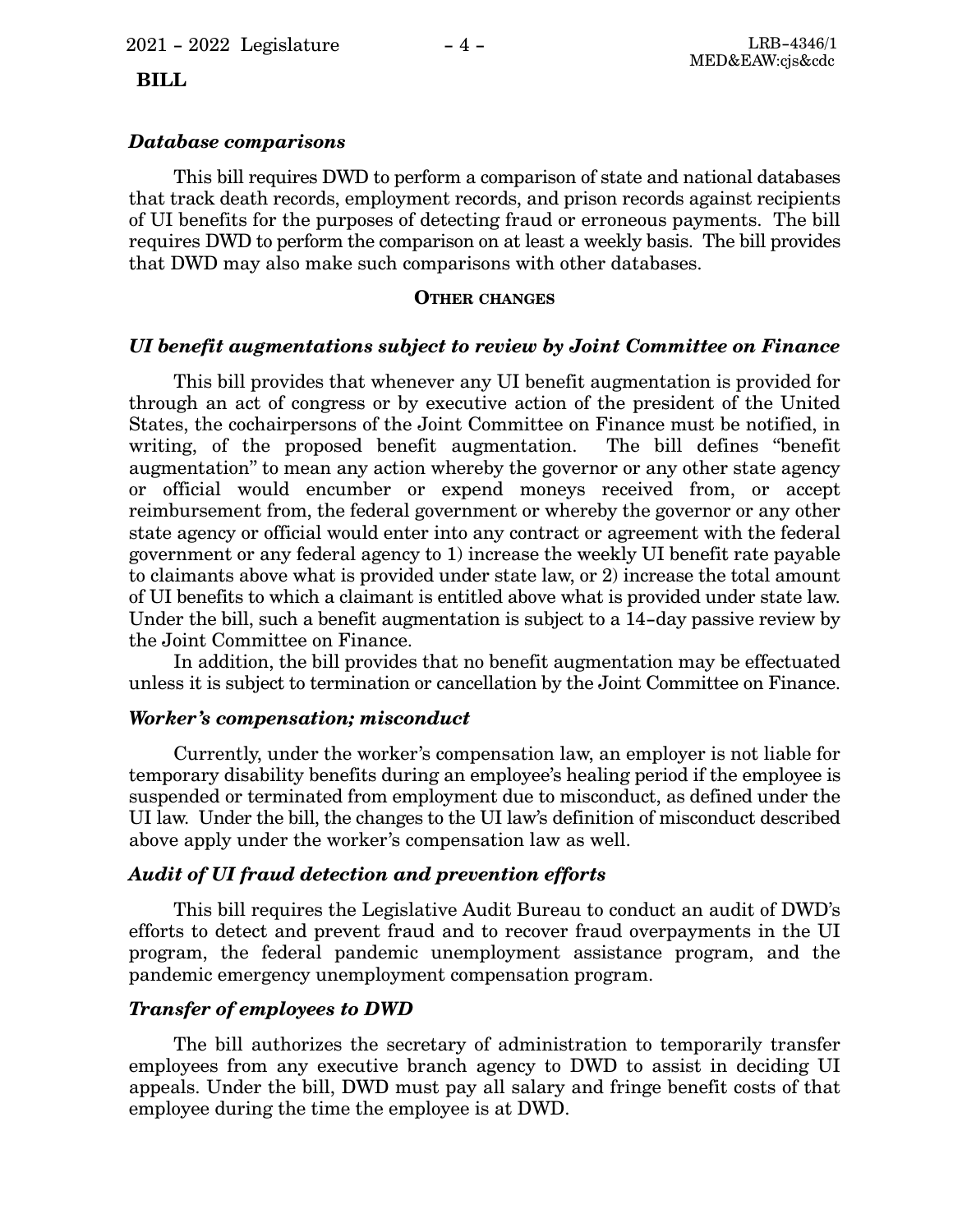For further information see the state and local fiscal estimate, which will be printed as an appendix to this bill.

# *The people of the state of Wisconsin, represented in senate and assembly, do enact as follows:*

**SECTION 1.** 16.54 (2) (a) 1. of the statutes is amended to read: 1

16.54 **(2)** (a) 1. Except as provided in subd. 2. and sub. (14), whenever funds shall be made available to this state through an act of congress and the funds are accepted as provided in sub. (1), the governor shall designate the state board, commission, or department to administer any of such funds, and the board, commission, or department so designated by the governor is authorized and directed to administer such funds for the purpose designated by the act of congress making an appropriation of such funds, or by the department of the United States government making such funds available to this state. Whenever a block grant is made to this state, no moneys received as a part of the block grant may be transferred from use as a part of one such grant to use as a part of another such grant, regardless of whether a transfer between appropriations is required, unless the joint committee on finance approves the transfer. 2 3 4 5 6 7 8 9 10 11 12 13

14

**SECTION 2.** 16.54 (14) of the statutes is created to read:

16.54 **(14)** (a) In this subsection, "benefit augmentation" means for any state agency or official, including the governor, to encumber or expend moneys received from, or accept reimbursement from, the federal government or for any state agency or official, including the governor, to enter into any contract or agreement with the federal government or any federal agency, to do any of the following: 15 16 17 18 19

1. Increase the weekly unemployment insurance benefit rate payable to claimants above what is provided under s. 108.05, including by providing any stipend 20 21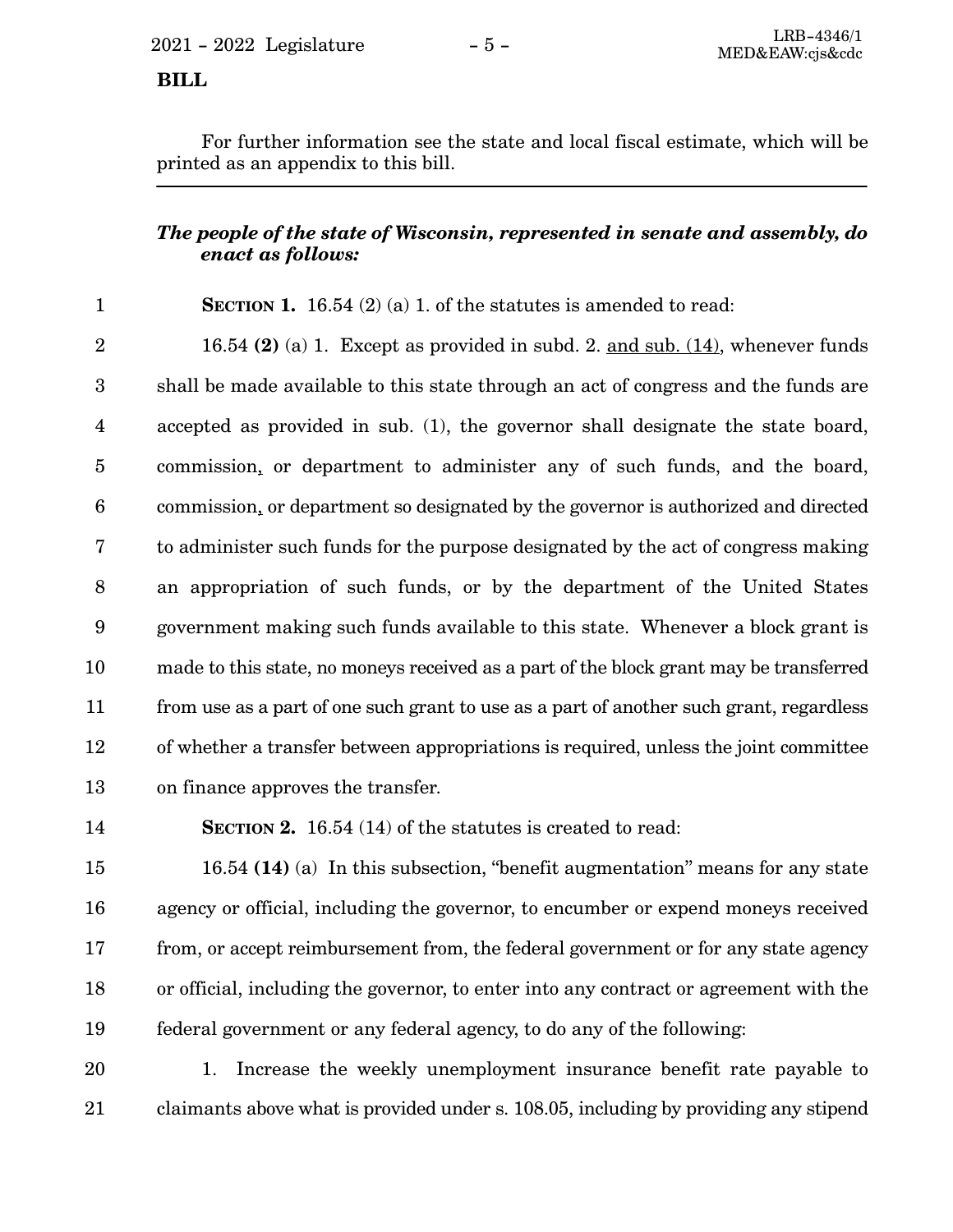- 
- or other benefit separately from unemployment insurance benefits, if eligibility for that stipend or benefit is determined, in whole or in part, based on an individual's receipt of, or eligibility for, unemployment insurance benefits. 1 2 3
- 4
- 5

6

2. Increase the total amount of unemployment insurance benefits to which a claimant is entitled above what is provided under s. 108.06 (2), including by providing an increased overall benefit entitlement or additional weeks of benefits.

(b) 1. Whenever any benefit augmentation is provided for through an act of congress or by executive action of the president of the United States, the governor or other state agency or official shall notify the cochairpersons of the joint committee on finance, in writing, of the proposed benefit augmentation. The notice shall contain a detailed description of the proposed benefit augmentation, an affirmative statement that the proposed benefit augmentation complies with subd. 2., and, if the proposed benefit augmentation requires any contract or agreement with the federal government or any federal agency, a copy of the proposed contract or agreement if available. If the cochairpersons of the committee do not notify the governor, agency, or official that the committee has scheduled a meeting for the purpose of reviewing the proposed benefit augmentation within 14 working days after the date of the governor's, agency's, or official's notification, the benefit augmentation may, subject to subd. 2., be effectuated as proposed by the governor, agency, or official. If, within 14 working days after the date of the governor's, agency's, or official's notification, the cochairpersons of the committee notify the governor, agency, or official that the committee has scheduled a meeting for the purpose of reviewing the proposed benefit augmentation, the benefit augmentation may not be effectuated without the approval of the committee. The committee may not approve a proposed benefit augmentation unless it complies with subd. 2. 7 8 9 10 11 12 13 14 15 16 17 18 19 20 21 22 23 24 25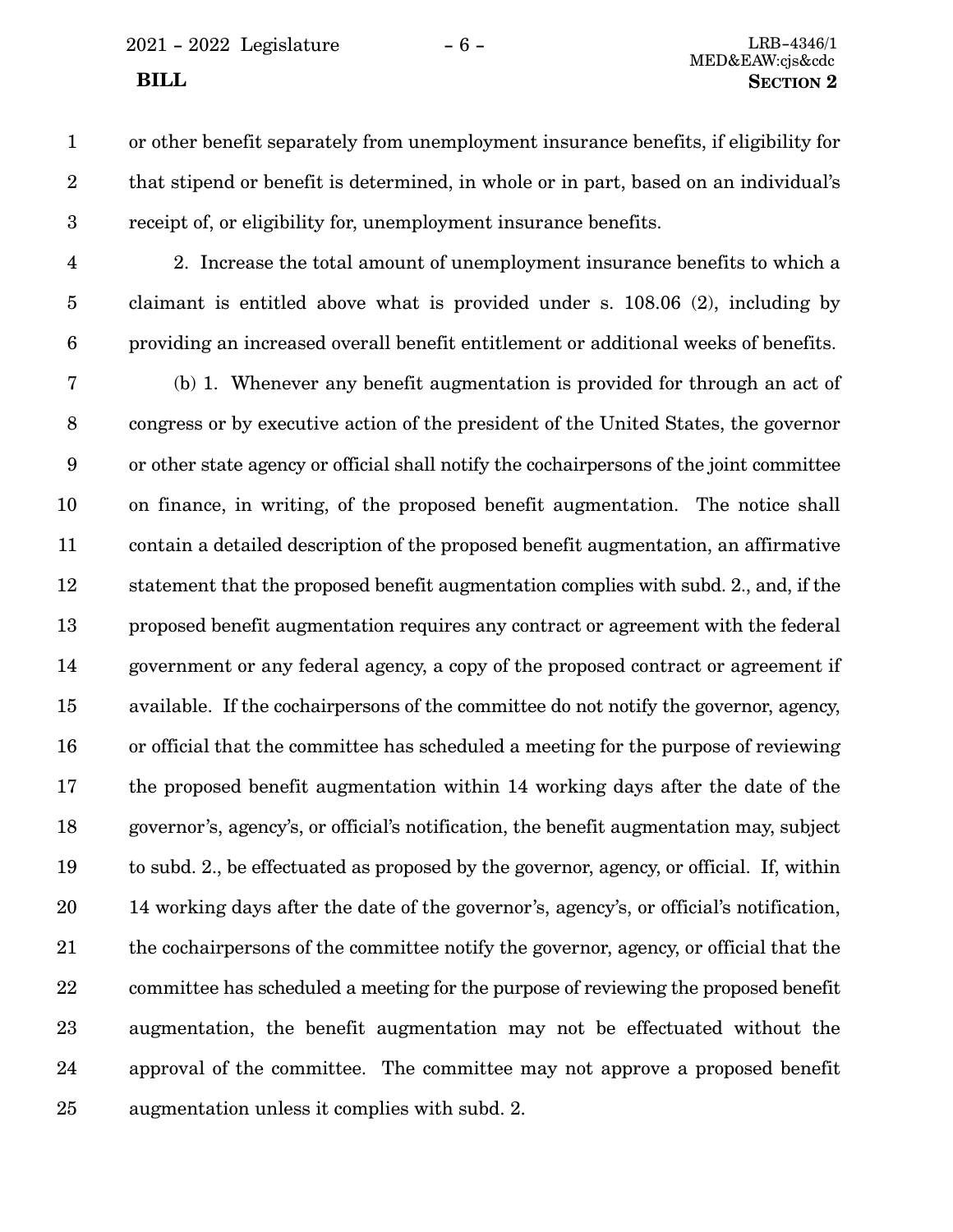2021 - 2022 Legislature -  $7$  -

| $\mathbf{1}$     | 2.<br>No benefit augmentation may be effectuated unless it is subject to               |
|------------------|----------------------------------------------------------------------------------------|
| $\overline{2}$   | termination or cancellation by the joint committee on finance.                         |
| $\boldsymbol{3}$ | (c) This subsection does not apply with respect to federal extended benefits           |
| $\overline{4}$   | under s. 108.141.                                                                      |
| 5                | <b>SECTION 3.</b> 108.04 (2) (a) 4. of the statutes is renumbered 108.04 (2) (a) 4.    |
| 6                | (intro.) and amended to read:                                                          |
| 7                | 108.04 $(2)$ (a) 4. (intro.) If the claimant is claiming benefits for a week other     |
| 8                | than an initial week, the claimant provides does all of the following:                 |
| 9                | a. Provides information or job application materials that are requested by the         |
| 10               | department and participates.                                                           |
| 11               | <b>b.</b> Participates in a public employment office workshop or training program or   |
| 12               | in similar reemployment services that are required by the department under sub.        |
| 13               | $(15)$ (a) 2.                                                                          |
| 14               | SECTION 4. 108.04 $(2)$ (a) 4. d. of the statutes is created to read:                  |
| 15               | 108.04 (2) (a) 4. d. Registers with his or her local job center website or labor       |
| 16               | market exchange, if the claimant resides outside of this state. The department shall   |
| 17               | verify that each such claimant has complied with this subd. 4. d.                      |
| 18               | <b>SECTION 5.</b> 108.04 (5) (b) of the statutes is amended to read:                   |
| 19               | 108.04 (5) (b) Theft <u>or unauthorized possession</u> of an employer's property or,   |
| 20               | theft of an employer's services with intent to deprive the employer of the property or |
| 21               | services permanently, theft or unauthorized distribution of an employer's              |
| 22               | confidential or proprietary information, use of an employer's credit card or other     |
| 23               | <u>financial instrument for an unauthorized or nonbusiness purpose without prior</u>   |
| 24               | approval from the employer, theft of currency of any value, felonious conduct          |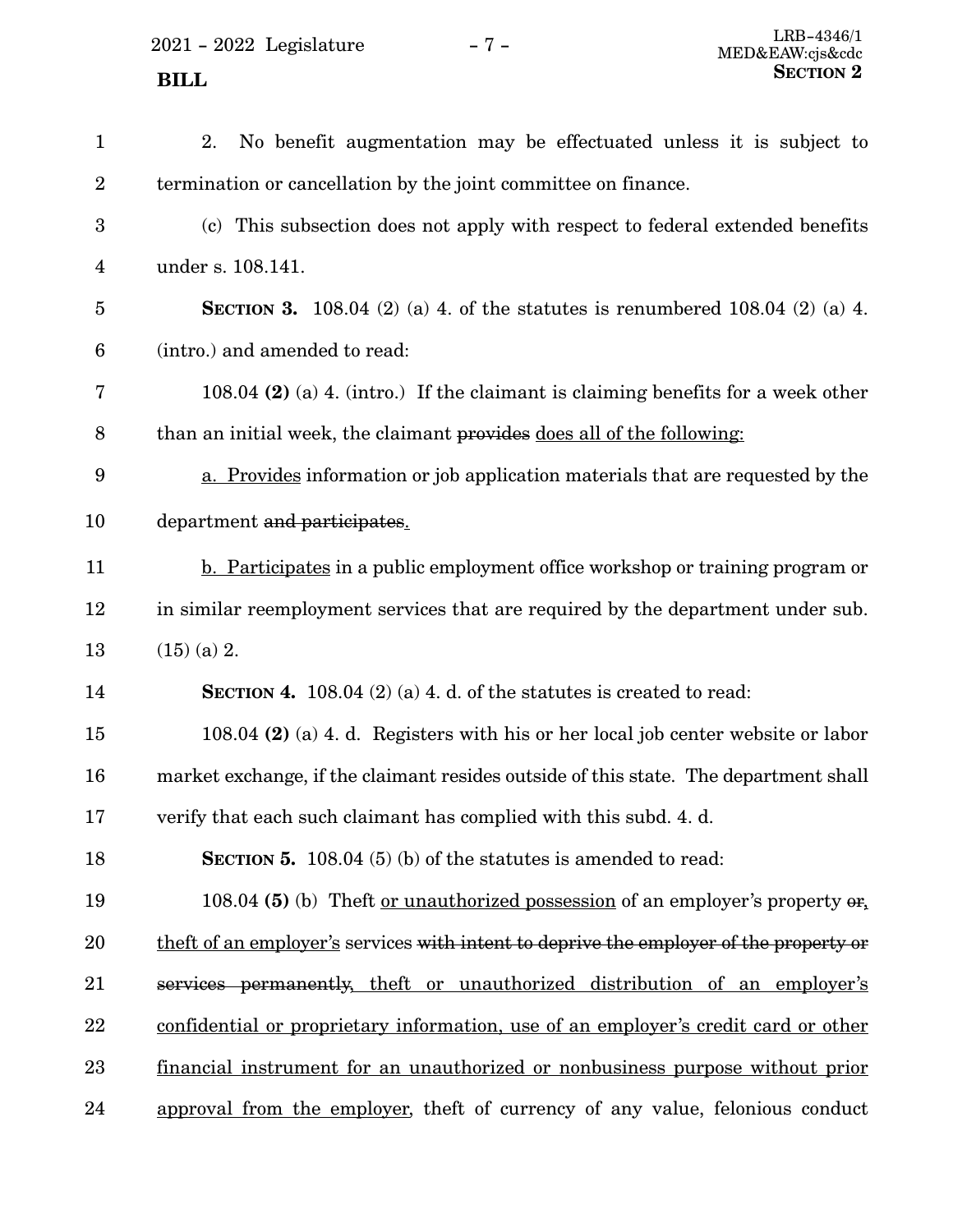2021 - 2022 Legislature -  $8$  -

| $\mathbf{1}$     | connected with an employee's employment with his or her employer, or intentional      |
|------------------|---------------------------------------------------------------------------------------|
| $\overline{2}$   | or negligent conduct by an employee that causes the destruction of an employer's      |
| $\boldsymbol{3}$ | records or substantial damage to his or her an employer's property.                   |
| $\overline{4}$   | <b>SECTION 6.</b> 108.04 (5) (e) (intro.) of the statutes is created to read:         |
| $\overline{5}$   | 108.04 $(5)$ (e) (intro.) Any of the following:                                       |
| $6\phantom{1}6$  | <b>SECTION 7.</b> 108.04 (5) (e) of the statutes is renumbered 108.04 (5) (e) 1. and  |
| $\bf 7$          | amended to read:                                                                      |
| 8                | 108.04 (5) (e) 1. Absenteeism by an employee on more than 2 occasions within          |
| 9                | the 120-day period before the date of the employee's termination, unless otherwise    |
| 10               | specified by his or her employer if the employee does not provide to his or her       |
| 11               | employer both notice and one or more valid reasons for the absenteeism. This          |
| 12               | subdivision does not apply if the employer has a reasonable policy that covers        |
| 13               | absenteeism described in subd. 2. in an employment manual of which the employee       |
| 14               | has acknowledged receipt with his or her signature, or excessive tardiness by an      |
| 15               | employee in violation of a policy of the employer that has been communicated to the   |
| 16               | employee, if the employee does not provide to his or her employer both notice and one |
| 17               | or more valid reasons for the absenteeism or tardiness.                               |
| 18               | SECTION 8. 108.04 $(5)$ (e) 2. of the statutes is created to read:                    |
| 19               | 108.04 (5) (e) 2. A violation of an employer's reasonable policy that covers          |
| 20               | employee absenteeism, tardiness, or both, and that results in an employee's           |
| 21               | termination, if that termination is in accordance with that policy and the policy is  |
| 22               | specified by the employer in an employment manual of which the employee has           |
| 23               | acknowledged receipt with his or her signature.                                       |
| 24               | <b>SECTION 9.</b> 108.04 $(5)$ (h) of the statutes is created to read:                |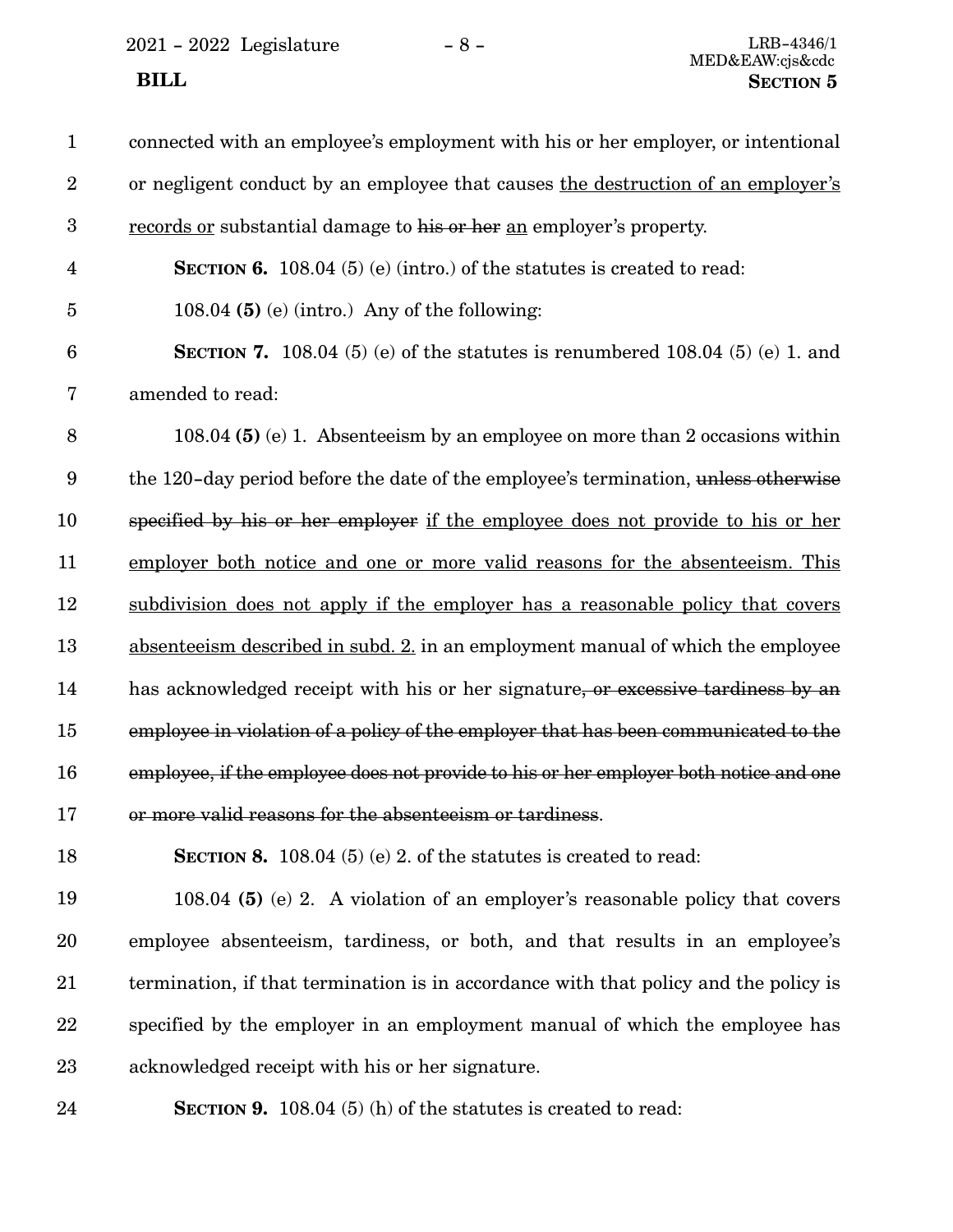$2021 - 2022$  Legislature  $-9$  -

| $\mathbf{1}$     | 108.04 (5) (h) A violation by an employee of an employer's reasonable policy           |
|------------------|----------------------------------------------------------------------------------------|
| $\overline{2}$   | that covers the use of social media and is substantially related to the employee's     |
| $\boldsymbol{3}$ | employment, if the violation results in an employee's termination and if that          |
| 4                | termination is in accordance with that policy and the policy is specified by the       |
| $\overline{5}$   | employer in an employment manual of which the employee has acknowledged receipt        |
| $6\phantom{1}6$  | with his or her signature.                                                             |
| 7                | <b>SECTION 10.</b> 108.14 (10m) of the statutes is created to read:                    |
| 8                | 108.14 (10m) The department shall implement identity proofing measures for             |
| $\boldsymbol{9}$ | claimants who are engaging in benefit-related transactions with the department         |
| 10               | that satisfy all of the following:                                                     |
| 11               | (a) The measures require a claimant to verify his or her identity prior to filing      |
| 12               | an initial claim for benefits and when engaging in other transactions with the         |
| 13               | department.                                                                            |
| 14               | The measures achieve the IAL2 and AAL2 standards adopted in the<br>(b)                 |
| 15               | National Institute of Standards and Technology's Digital Identity Guidelines.          |
| 16               | SECTION 11. 108.14 (20) of the statutes is amended to read:                            |
| 17               | 108.14 (20) The department shall conduct random audits on claimants for                |
| 18               | benefits under this chapter to assess compliance with the work search requirements     |
| 19               | under s. 108.04 $(2)$ (a) 3. The department shall conduct the audits required under    |
| 20               | this subsection at a level sufficient for the department to assess at least 50 percent |
| 21               | of all work search actions reported to have been performed by claimants.               |
| 22               | <b>SECTION 12.</b> 108.14 (23m) of the statutes is created to read:                    |
| 23               | The department shall provide training materials on the<br>$108.14$ (23m)               |
| 24               | unemployment insurance system, including all of the following:                         |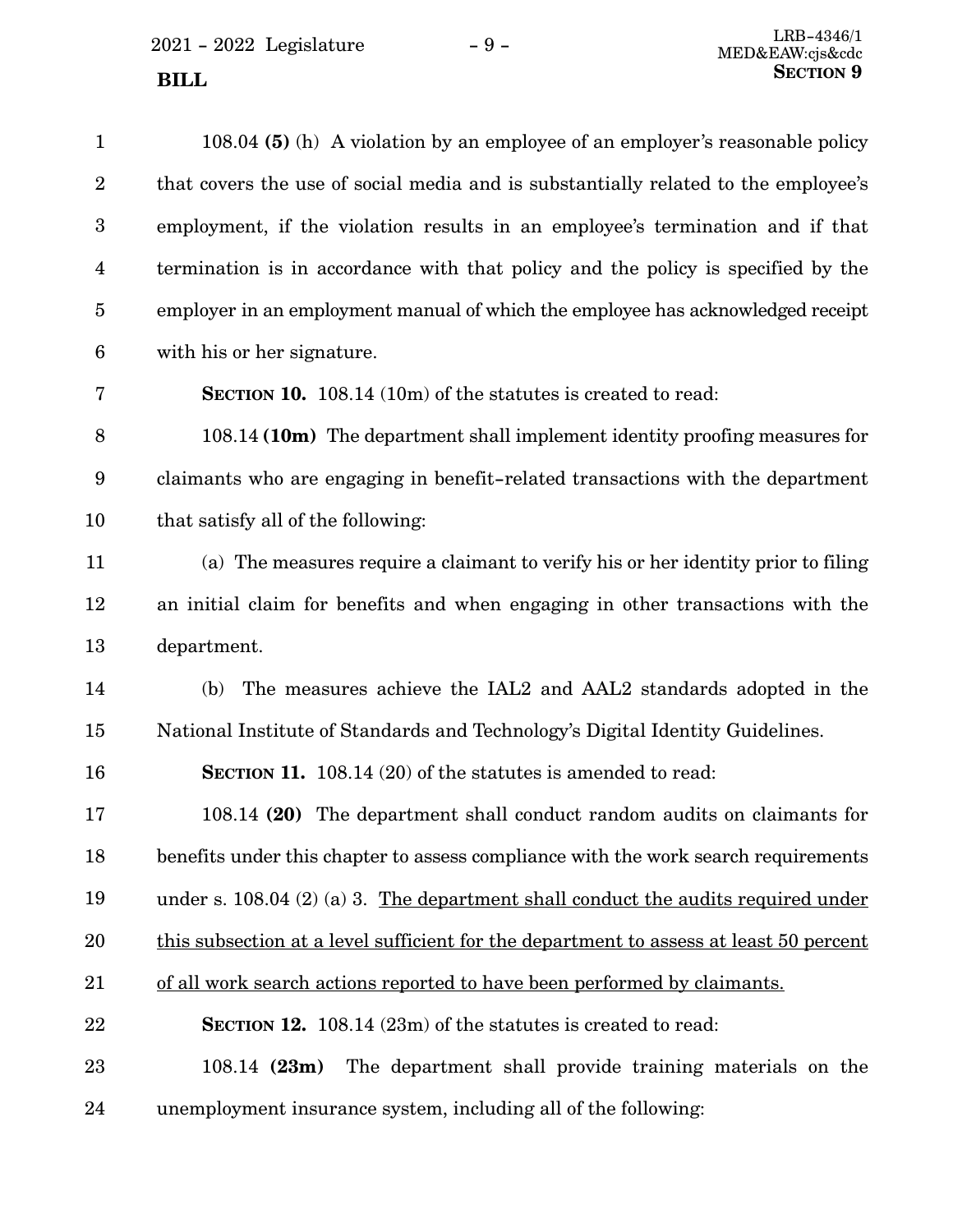2021 - 2022 Legislature - 10 - LRB-4346/1

- (a) Training videos for claimants and employing units published on the department's Internet site. 1 2
- (b) Quarterly, free, live training seminars for employing units. The seminars may be in-person, online, or both. 3 4
- **SECTION 13.** 108.14 (29) of the statutes is created to read: 5
- 108.14 **(29)** (a) The department shall maintain a call center to provide telephone assistance and support to claimants for benefits under this chapter or payments under federal assistance programs for unemployment. 6 7 8
- (b) The department shall, during each of the following periods, extend the call center hours to include hours after 5 p.m. on weekdays and at least 16 hours on weekends: 9 10 11
- 1. During a declared statewide emergency that causes or relates to an increase in unemployment claims. 12 13
- 2. For 90 days after any week in which the call center experiences an increase of at least 300 percent in calls compared to the same week during the previous year, and for 90 days after each subsequent week in which such an increase occurs. 14 15 16
- **SECTION 14.** 108.14 (30) of the statutes is created to read: 17
- 108.14 **(30)** (a) The department shall, on at least a weekly basis, perform a comparison of recipients of benefits under this chapter against all of the following for the purpose of detecting fraud or erroneous payments: 18 19 20
- 1. Nationally recognized databases that contain information on death records, including the federal social security administration's death master file. 21 22
- 2. The National Association of State Workforce Agencies' integrity data hub. 3. The national directory of new hires maintained by the office of child support enforcement in the U.S. department of health and human services. 23 24 25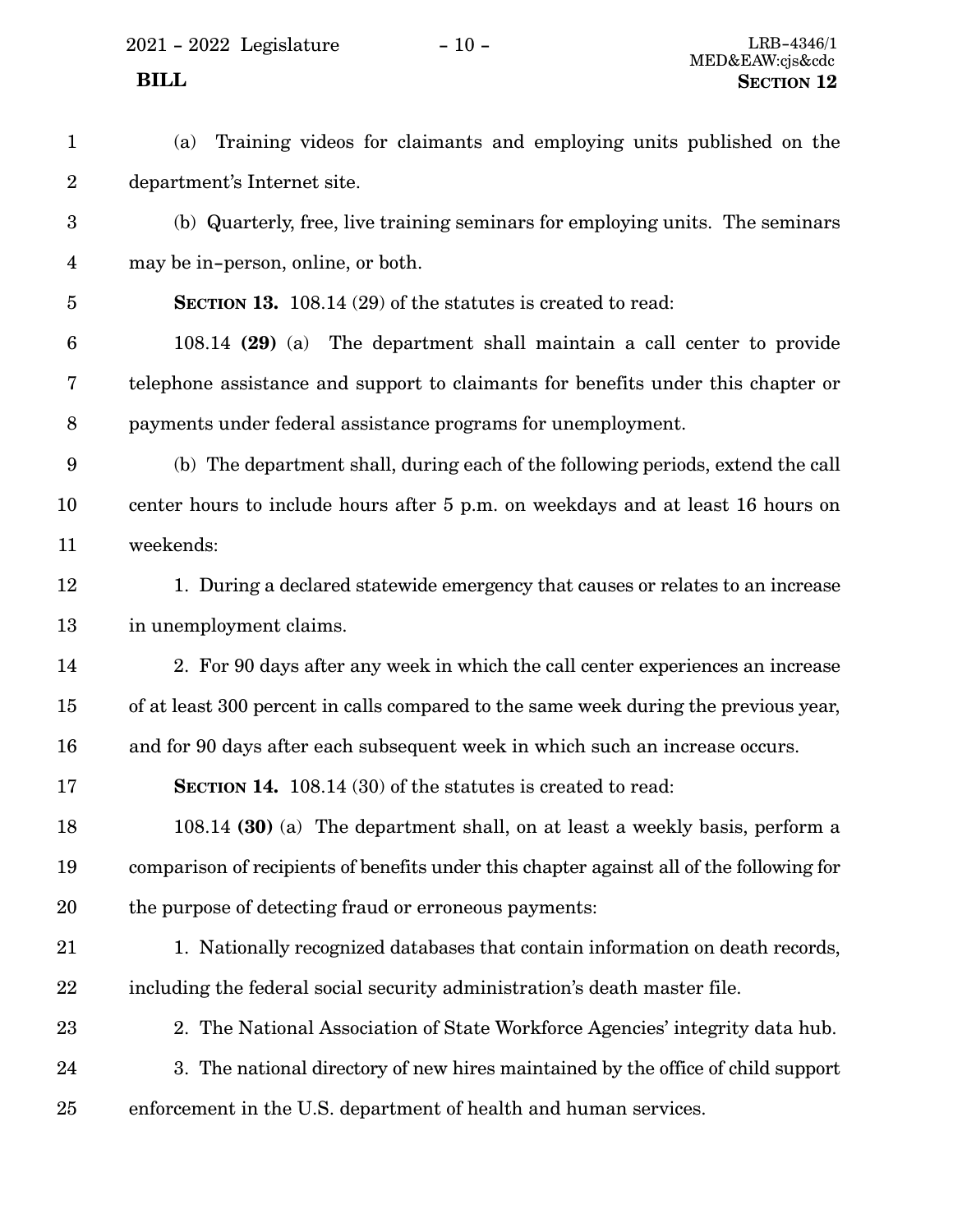<span id="page-10-0"></span> $2021 - 2022$  Legislature  $-11 -$  LRB-4346/1

4. Prisoner databases maintained by the department of justice, the department of corrections, and the U.S. department of justice. 1 2

(b) The department may perform comparisons of recipients of benefits under this chapter against public or private databases other than those specified in par. (a) 1. to 4. 3 4 5

6

# **SECTION 15.**0**Nonstatutory provisions.**

(1) The department of workforce development shall submit a notice to the legislative reference bureau for publication in the Wisconsin Administrative Register when the department determines that the department has any rules in place that are necessary to implement the renumbering and amendment of s. 108.04  $(2)$  (a) 4. and the creation of s. 108.04 (2) (a) 4. d. by this act. 7 8 9 10 11

(2) The legislative audit bureau shall conduct an audit of the department of workforce development's efforts to detect and prevent fraud and to recover overpayments that occurred as a result of fraud in the unemployment insurance program under ch. 108, the federal pandemic unemployment assistance program under 15 USC 9021, and the federal pandemic emergency unemployment compensation program under 15 USC 9025. The legislative audit bureau shall file a report on the audit conducted under this subsection in the manner described under s. 13.94 (1) (b). 12 13 14 15 16 17 18 19

20

([c](#page-11-0)). 21

(3) (a) In this subsection, "allowable period" means the period described in par.

(b) During the allowable period, the secretary of administration may transfer any employee to the department of workforce development from any other state agency to provide services for the department of workforce development that are needed to hear and decide appeals under s. 108.09 (4). Such an employee may, 22 23 24 25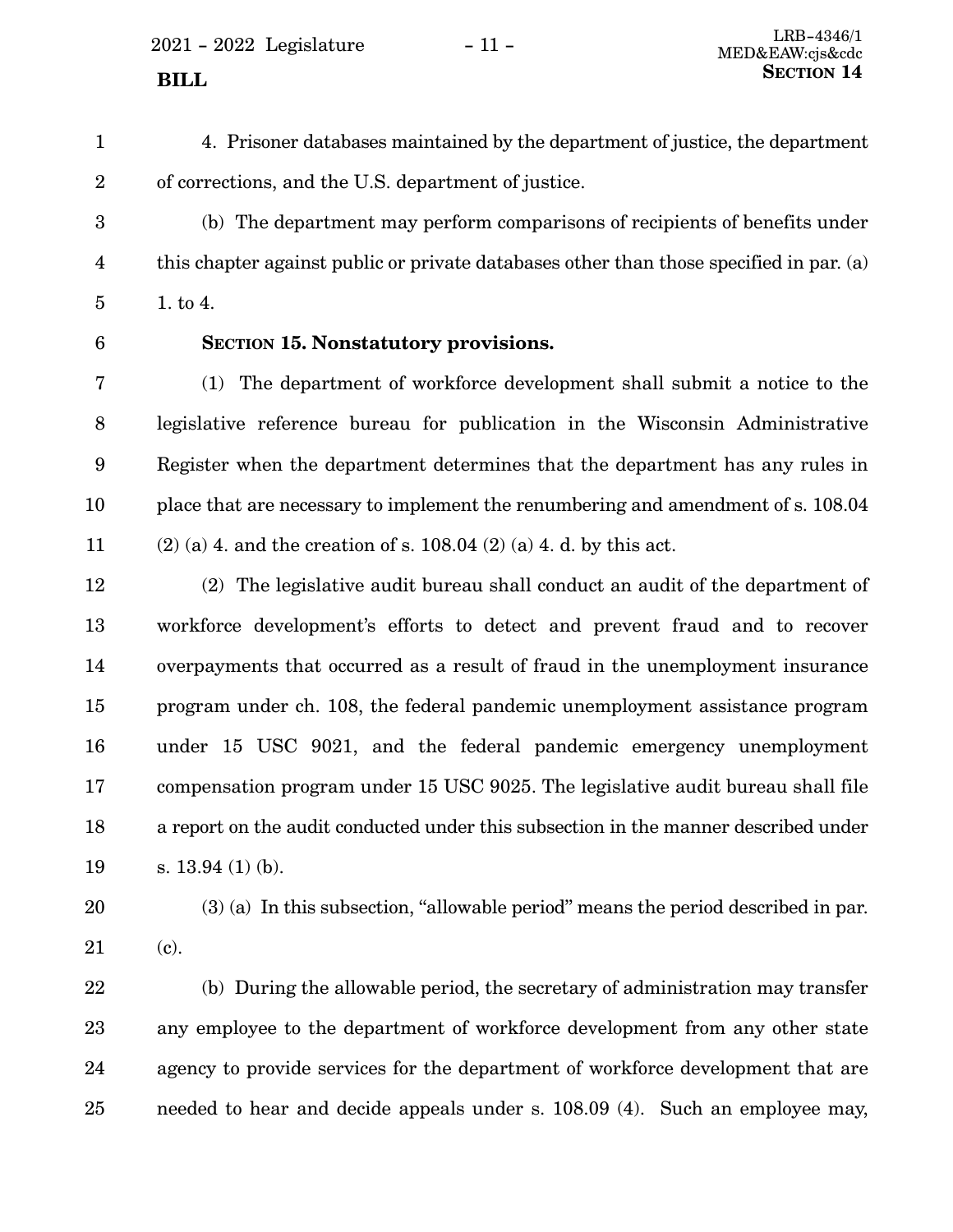<span id="page-11-0"></span>2021 - 2022 Legislature - 12 - LRB-4346/1

notwithstanding s. 108.09 (3) (a), serve as an appeal tribunal under ss. 108.09 to 108.10, subject to approval of the secretary of workforce development. The department of workforce development shall pay all salary and fringe benefit costs of the employee during the time he or she is providing services for the department of workforce development. Any action by the secretary under this paragraph shall remain in effect until rescinded by the secretary or 90 days after the last day of the allowable period, whichever is earliest. 1 2 3 4 5 6 7

(c) A transfer under par. [\(b](#page-10-0)) may be made at any time during the period beginning on the effective date of this paragraph and ending on the 120th day after the effective date of this paragraph, except that the joint committee on finance may, upon request of the secretary of administration, extend the period by not more than an additional 120 days. 8 9 10 11 12

(d) If an employee is transferred under par. [\(b\)](#page-10-0), the department of workforce development may not increase the employee's salary at the time of transfer or during the time he or she is providing services for the department of workforce development, and the agency from which the employee was transferred may not increase the employee's salary at the time the employee returns to the agency. 13 14 15 16 17

(e) The secretary of administration shall submit a report to the joint committee on finance, no later than the first day of the 2nd month beginning after the effective date of this paragraph and on the first day of each subsequent month during the allowable period, that provides information on all employee transfers under par. [\(b\)](#page-10-0). Each report shall specify the number of employees transferred, the title of each employee transferred, the title the employee assumed at the department of workforce development, and the reasons for each employee transfer. 18 19 20 21 22 23 24

25

**SECTION** 16. Initial applicability.